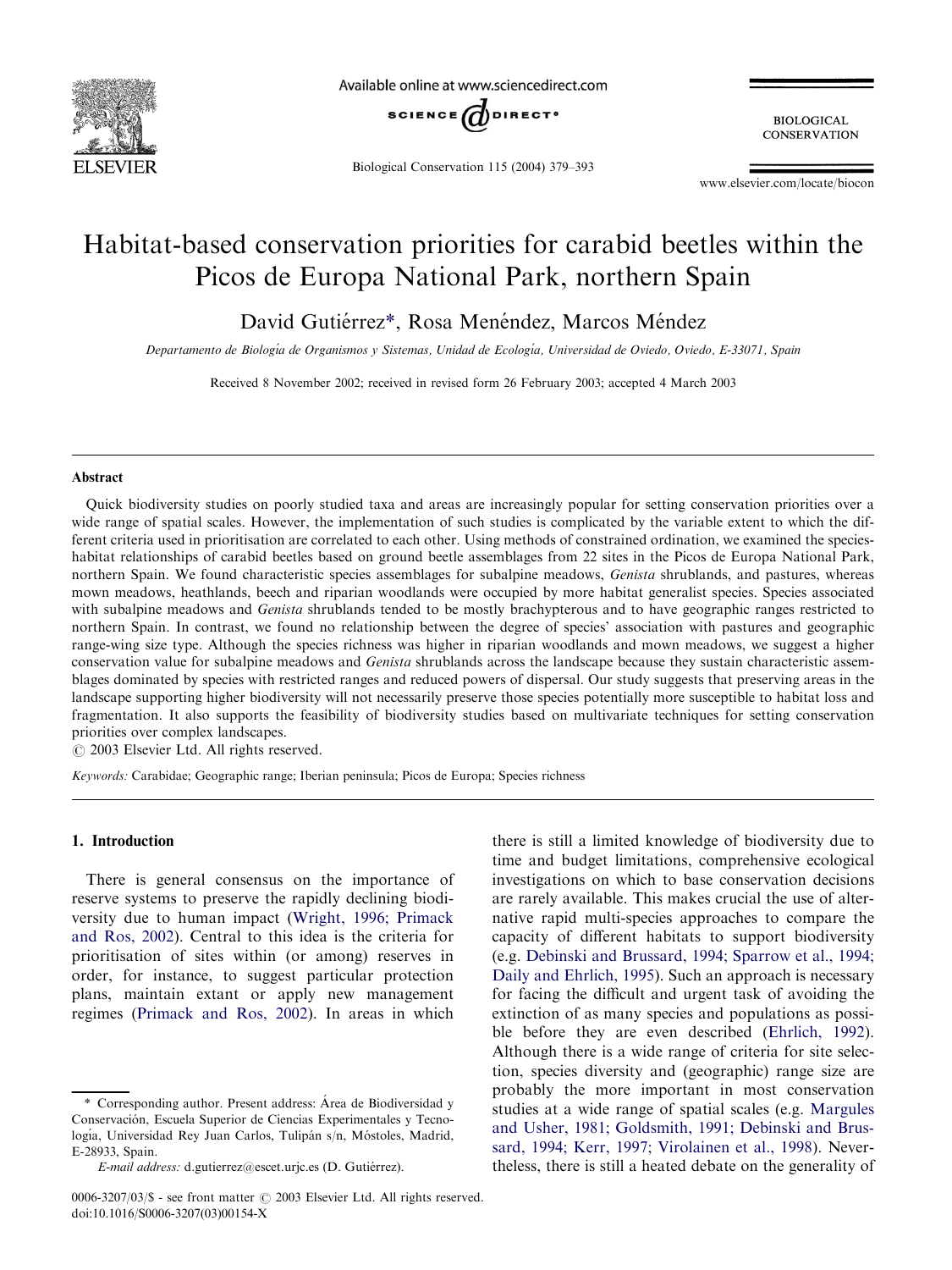the coincidence of centres of richness and endemism and on which one should receive priority (e.g. [Prendergast et](#page-14-0) [al., 1993; Kerr, 1997; Reid, 1998; Bonn et al., 2002;](#page-14-0) [Vetaas and Grytnes, 2002](#page-14-0)).

Carabid beetles are widely recognised as potentially valuable indicators of environmental variation, because they are a highly diverse taxon, can be easily sampled, and are highly sensitive to changes in the physical and biological environment (Lövei and Sunderland, 1996). However, in Europe, most studies have been based on species diversity and composition, and seldom on patterns of geographic range size. This is likely the result of studies being mostly carried out in central and northern Europe, where the incidence of species with small range sizes is much lower than in southern Europe. Some recent studies on other beetle families in southern Europe have shown strong associations between species with small geographic ranges and particular habitat types (Ribera and Vogler, 2000; Verdú et al., 2000).

The Iberian peninsula is one of the richest areas both in total number of species and endemics for carabid beetles in Europe [\(Zaballos and Jeanne, 1994](#page-14-0)), although there is still an extremely poor knowledge of their distribution and habitat requirements. In Spain, the extent of the area under protection has markedly increased during 1980–2000 (Morillo and Gómez-Campo, 2000), providing increased potential for effective preservation of carabids and other fauna and flora. However, it is still a matter of urgency to formulate some guidelines concerning whether some particular habitats contain a larger proportion of species with small geographic ranges and whether they in turn have the more diverse faunas. This will be an important step in planning conservation efforts within the nature reserves and parks, and will give the basis for monitoring the changes in biodiversity derived from potential habitat modifications in the future.

The main aim of the present study focuses on the determination of conservation priorities for ground beetles in a series of habitats in the Picos de Europa National Park in northern Spain. Previously, we have shown that this area is particularly rich in northern-Iberian endemic carabid beetles, which in turn were more widely distributed at a regional scale than others with larger geographic ranges (Gutiérrez and Menén[dez, 1997](#page-14-0)). Here, we test to what extent four conservation criteria were associated with each other among different habitats in order to set priorities for conservation management. Two criteria were relative to the community (species richness and composition), and two to the individual species (range size and dispersal ability). The assumption is that high species richness, a more characteristic species composition, and high incidence of species with small range sizes and low dispersal ability increases the conservation value of the habitat.

#### 2. Methods

#### 2.1. Study area

The field work was carried out in the Picos de Europa National Park, ca 20 km from the northern coast of Spain (centred on  $43^{\circ}15'N$ ,  $5^{\circ}00'W$ ; [Fig. 1\)](#page-2-0). This is the oldest and second largest national park in Spain, and along with Ordesa y Monte Perdido, and Aigüestortes National Parks (both in the Pyrennes), they are intended to be representative of Eurosiberian mountain ecosystems. The Picos de Europa National Park (formerly named Montaña de Covadonga national park) had 16 925 ha until 1995, and it only included the western range of the Picos de Europa. In 1995, it was enlarged to its current extent of 64 660 ha by the addition of the central and eastern ranges.

The Picos de Europa is a predominantly limestone mountain range with a marked elevational gradient from ca 200 to 2600 m a.s.l. The climate is extremely wet, particularly in the northern slopes, with precipitation values exceeding 1500 mm/year in most sites. The main vegetation types are limestone rocky outcrops with Genista spp. shrubland (G. hispanica ssp. occidentalis and G. legionensis), heathlands (Erica vagans, Daboecia cantabrica, Ulex gallii), beech woodlands (Fagus sylvatica) and pastures (Cynosurus cristatus). At high elevation, subalpine meadows (a mixture of communities dominated by Nardus stricta and Festuca burnatii) occurs in those sites with relatively gentle slopes. Mown meadows (Arrhenatherum bulbosum) and riparian woodlands (Alnus glutinosa) are restricted to a few lowlands localities, while holm oak woodlands (Ouercus rotundifolia) are confined to basal rocky slopes of the limestone gorges. A detailed description of the vegetation and climate in the area is given by Rivas-Martinez [et al. \(1984\).](#page-14-0)

# 2.2. Sampling

In 1992, we sampled carabid beetles at 22 sites classified into the seven major vegetation types and covering most of the elevational range of the study area (250– 2050 m; [Fig. 1](#page-2-0)): beech woodlands (five sites), riparian woodlands (two sites), rocky outcrops with Genista shrubland (four sites), heathlands (three sites), mown meadows (two sites), pastures (three sites), and subalpine meadows (three sites). For each site, we also obtained elevation (in m), northing and easting (in km within the corresponding 100 km UTM square, 30TUN) from the 1:25 000 map of the area [\(Adrados,](#page-13-0) [1990\)](#page-13-0).

We sampled each of the 22 sites with 10 pitfall traps placed 3 m apart in a straight line, totalling 220 traps. Traps were plastic cups with an opening diameter of 68 mm and a volume of 200 ml, partially filled with 100 ml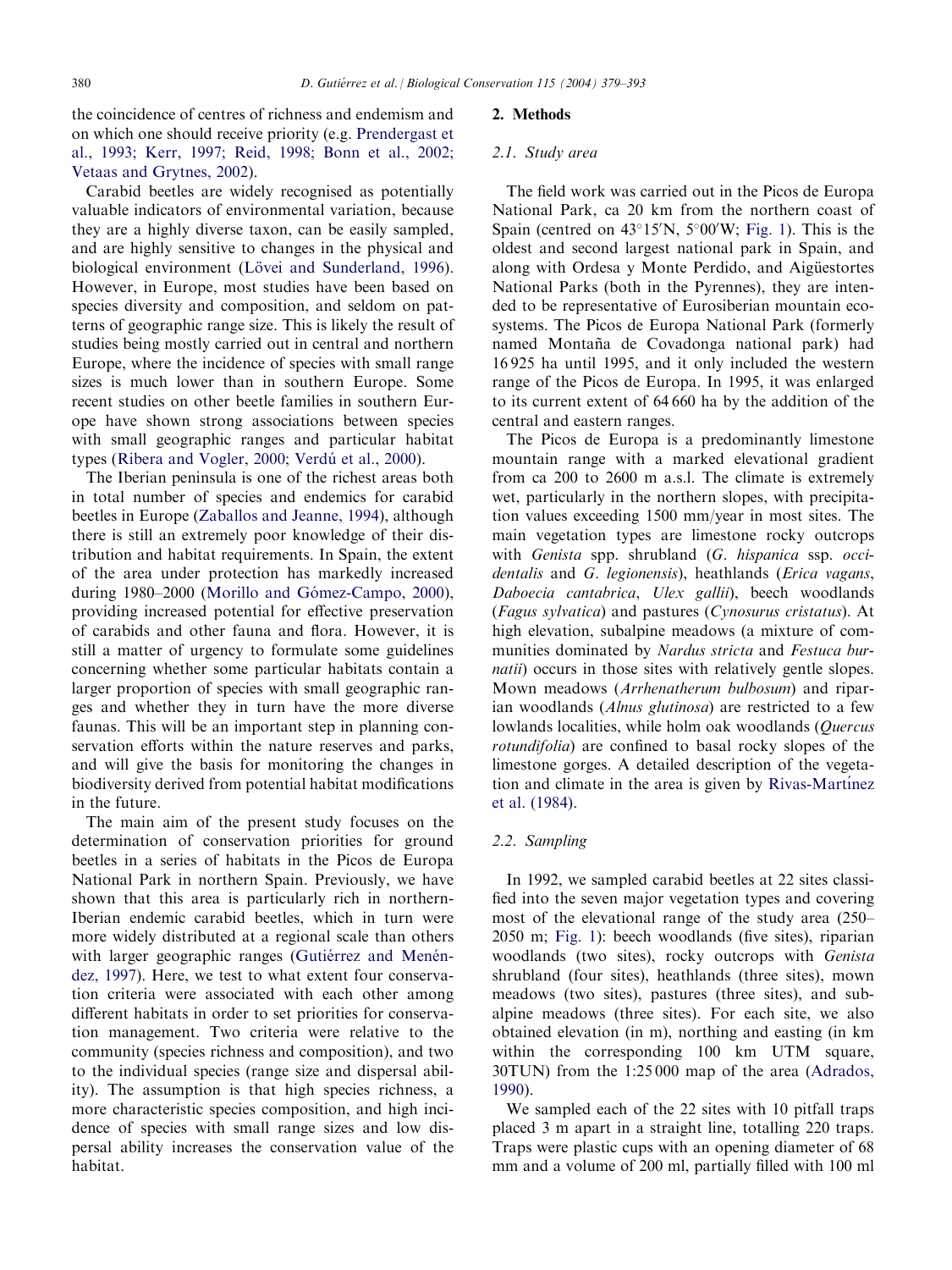<span id="page-2-0"></span>of a 4% solution of formalin as preservative. We made two small holes in each trap above the level of the preservative liquid to avoid rain flooding (van den [Bergher,](#page-14-0) [1992\)](#page-14-0). Because of the difficult approach to most sampling sites (only by walking), the traps were opened for two periods of 12–19 days during the season of most carabid activity in the study area: 16 May–7 June 1992, and 12 July–5 September 1992. Four study sites were sampled during the whole season in 1993 (see later), and for those cases, sampling over the two limited periods accounted for 60–89% of the total species pool for the whole season.

Nomenclature follows the monograph by [Zaballos](#page-14-0) [and Jeanne \(1994\).](#page-14-0) We were not able to obtain confident identifications of specimens of genus Trechus and some of genus Amara. They were included in the multivariate analyses, but were excluded from the subsequent analysis involving geographic ranges (see later).

Because the sampling efforts differed among the sites, and on some sampling occasions a few pitfall traps were lost due to cattle trampling, for each species and locality we standardised the catches to number of individuals per 10 traps and 30 days. These were the modal classes

of the number of traps and trapping session duration, respectively.

The information on the geographic range of carabid beetles is still fairly limited due to lack of comprehensive faunal studies. We classified the species' geographic ranges into two rough categories: (1) restricted: species usually restricted to the northern half of the Iberian peninsula; and (2) widespread: species with Mediterranean, European and Palearctic distributions. In addition, we classified the species according to the degree of hindwing development into: (1) macropterous: hindwings fully developed; (2) brachypterous: hindwings shorter than elytra when spread or reduced to stumps; (3) polymorphic: individuals with different degrees of hindwing development. Excluding the six polymorphic species, the cross-classification of geographic range size and hindwing development produced four categories: brachypterous-restricted  $(N=20)$ , macropterous-restricted  $(N=2)$ , brachypterous-widespread  $(N=18)$ , and macropterous-widespread  $(N=44)$  species. The literature sources for geographic ranges are given by Gutiérrez and Menéndez (1997).



Fig. 1. Map of the Picos de Europa National Park. The park limit is denoted by the bold line, and rivers by dashed lines. The dotted areas show elevations above 2000 m. The three main ranges of the Picos de Europa are delimited by the four major rivers shown in the figure. Numbers next to symbols denote repeated sites in 1993:  $1 =$ Auseva;  $2 =$ Pome;  $3 =$ La Casilla;  $4 =$ Las Tremonas. The location of the national park in the Iberian peninsula is also shown.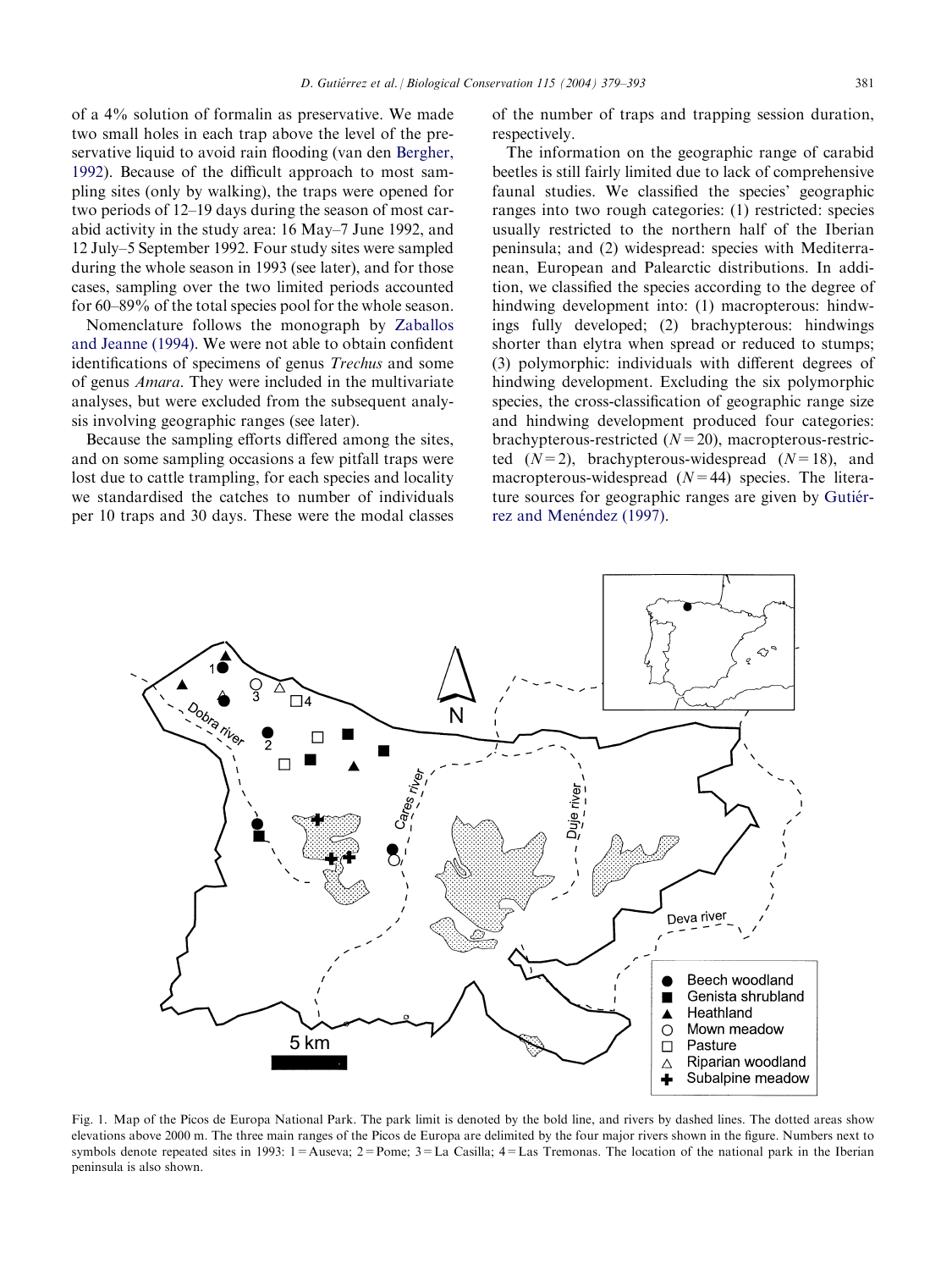To test the consistency of carabid assemblages from one year to another, we re-sampled in 1993 four of the sites sampled in 1992. We used exactly the same sampling protocol during the same time periods in spring and summer 1993, and standardised the catches to number of individuals per 10 traps and 30 days.

# 2.3. Statistical analyses

Differences in species composition and abundance among sites were evaluated using methods of constrained ordination, canonical correspondence analysis (CCA) and partial CCA, performed by CANOCO software ([ter Braak, 1986; ter Braak and Smilhauer, 1998\)](#page-14-0). To avoid undue influence of a few abundance values, we log-transformed  $(ln[x + 1])$  the species' abundance values prior to analysis (e.g. Calathus uniseriatus accounted for ca. 18% of total catches). CCA is a multivariate method which relates the community species composition to environmental variables, assuming a unimodal response of species' abundance. We checked the appropriateness of CCA by performing a preliminary detrended correspondence analysis (DCA) with detrending by segments, which provides an estimate of the length of the extracted axes in units of standard deviation (SD). DCA is an unconstrained (i.e. not including environmental variables) ordination technique which assumes unimodal responses of species' abundance. As the first axis was 6.379 SDs in length, considerably greater than the range 1.5–3 SDs (the minimum threshold recommended for performing unimodal methods; [ter Braak and Prentice, 1988\)](#page-14-0), we confirmed the appropriateness of CCA for our data set.

First, we performed a CCA on the species $\times$ samples matrix including the full set of environmental variables. When performing CCAs, elevation, easting and northing were continuous variables, and vegetation type was a categorical or nominal variable. Easting and northing were both spatial variables to account for any potential spatial pattern in species composition ([Legendre, 1993\)](#page-14-0). Vegetation type had seven categories and was transformed into the same number of dummy variables (instead of  $[n-1]$  to avoid multicollinearity problems) to allow for selection of any of the vegetation type categories during the stepwise procedure (see later; [ter](#page-14-0) [Braak, 1990](#page-14-0)). Because not all variables could have a significant influence on the species data matrix, we proceeded to generate a reduced model using a forward stepwise selection of the environmental variables. The statistical significance of the models (full and reduced) and after the inclusion of each new environmental variable during forward selection, was evaluated by the F-ratio based on the trace and 4999 unrestricted Monte Carlo permutations, the realistic minimum for estimating a significance level of ca. 0.01 ([Manly, 1994\)](#page-14-0). After the forward selection procedure, we calculated corrected

P-critical values using the sequential Bonferroni correction to control for the overall size of the test [\(ter Braak](#page-14-0) [1990; see Rice, 1989](#page-14-0) for details).

Those environmental variables which proved to be significant after the stepwise forward selection procedure were used as external variables in further partial CCAs to explain specific habitat gradients ([Spitzer et](#page-14-0) [al., 1993, 1997\)](#page-14-0). Partial constrained ordinations correspond to partial regression, in which the effect of covariables is first partialled out before testing the explanatory power of the environmental variables of interest. One partial CCA was performed for each environmental variable, using the remaining ones as covariables in the analyses. For instance, to examine the position of species along the axis of subalpine meadow, we carried out a partial CCA using subalpine meadow as (dummy) environmental variable, and pasture and Genista shrubland as covariables (see later results). The optimum of species on the environmental axis is expressed by its score on the first (constrained) axis, large values being typical for those species occurring mostly in the particular habitat (in the earlier example, in subalpine meadows).

We used Kruskal–Wallis non-parametric tests with a posteriori Student Newman Keuls (SNK) comparisons of mean ranks for unequal sample sizes to examine whether species of different geographic range and wing size types had their optimum on different habitats ([Zar, 1999\)](#page-14-0).

We examined the temporal consistency of carabid assemblages using DCA with detrending by segments on 26 samples (22 sites+four repeated sites) $\times$ species matrix. If assemblages are persistent over the study period, we should expect similar sample scores along the axes of major variation for a specific site in 1992 and 1993 relative to scores of other sites sampled in 1992.

Given that sampling effort varied among sites, we used non-parametric methods to estimate species richness. Some of those methods are relatively simple to apply, and are based on occurrences of rare species in samples. In particular, the Chao 2 and second-order jackknife have proven to provide relatively unbiased estimates of species richness for small numbers of samples, including pitfall traps [\(Colwell and Coddington,](#page-13-0) [1994; Brose, 2002](#page-13-0)). Both are based on the number of species that occur in only one sample as well as the number that occur in two samples. Using the occurrence of species in the operating traps (9 or 10) over the whole study period, we estimated species richness at each site by computing the second-order jackknife estimate  $(S_4;$ [Colwell and Coddington, 1994](#page-13-0)):

$$
S_4 = S_{\text{obs}} + \left(\frac{L(2n-3)}{n} - \frac{M(n-2)^2}{n(n-1)}\right),
$$

where  $S_{obs}$  is the observed number of species at a site,  $L$ is the number of species that occur in only one sample,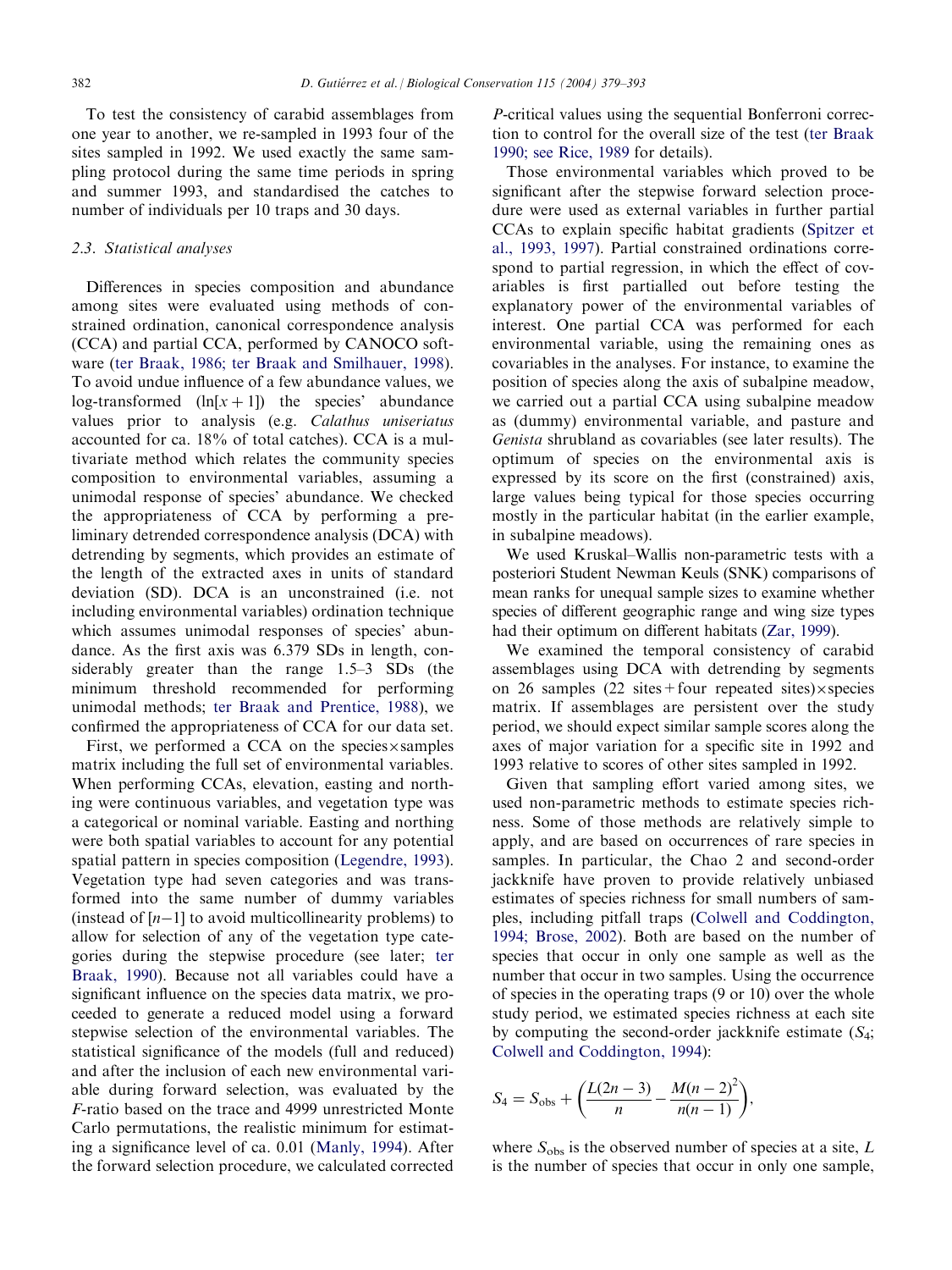<span id="page-4-0"></span> $M$  is the number of species that occur in exactly two samples, and  $n$  is the number of samples ([Colwell and](#page-13-0) [Coddington, 1994](#page-13-0)). We used Kruskall–Wallis nonparametric test with a posteriori SNK comparisons of mean ranks for unequal sample sizes to compare the estimated species richness among vegetation types.

# 3. Results

#### 3.1. Species composition

We caught a total of 5006 individuals from 93 species in the 22 localities, including 30 specimens of Trechus spp. and two indeterminate specimens of genus *Amara* [\(Appendix\)](#page-10-0). The results obtained from the CCA using the full set of environmental variables revealed that the first three axes explained 39% of the variance of the species data (Table 1). Using forward stepwise selection of environmental variables, we found that a reduced set of three categorical variables explained significantly 30.3% of the variance in species data (Table 1). The first axis was positively related to subalpine meadow, the second negatively to Genista shrubland and positively to pasture, and the third positively to Genista shrubland (absolute values of correlation coefficients  $>0.4$ ; Table 2). Both the percentage of explained variance in species data, and the species-environment correlation coefficients for the first three axes were only slightly smaller than those of the CCA including the full set of variables (drop of  $8.7\%$ ), suggesting that they were relevant explanatory variables for species composition (Table 1).

Table 1

Eigenvalues, cumulative explained variance (%) of species data and species–environment correlation coefficients for the first three axes obtained by CCA using the full set and the reduced set of environmental variables selected by stepwise procedure

| Analysis                      | Axis  |       |       | F     | P      |
|-------------------------------|-------|-------|-------|-------|--------|
|                               | 1     | 2     | 3     |       |        |
| Eigenvalues                   |       |       |       |       |        |
| CCA, full set                 | 0.736 | 0.679 | 0.532 | 2.411 | 0.0002 |
| CCA, reduced set              | 0.703 | 0.548 | 0.476 | 2.614 | 0.0002 |
| Cumulative explained variance |       |       |       |       |        |
| CCA, full set                 | 14.7  | 28.3  | 39.0  |       |        |
| CCA, reduced set              | 14.1  | 23.6  | 30.3  |       |        |
| Correlation coefficients      |       |       |       |       |        |
| CCA, full set                 | 0.989 | 0.942 | 0.981 |       |        |
| CCA, reduced set              | 0.972 | 0.933 | 0.948 |       |        |

The F-test value and significance (after 4999 Monte-Carlo permutations) for each model are also shown.

The observed patterns in species composition are visualised in CCA plots, showing the first three axes [\(Fig. 2](#page-5-0)). For simplicity, we refer only to those species with 10 or more individuals in the total catch (abundant species henceforth) and axis scores  $>1$  in at least one CCA axis. The first axis separated the sites with subalpine meadows from the remaining sites. Calathus uniseriatus, Cymindis alternans, Haptoderus ehlersi, Iniopachis auriculatus, Nebria sobrina and Zabrus consaguineus, which are restricted to the Cantabrian range, were the abundant carabid species associated with that habitat type. The second axis separated the sites containing pastures from the others. Because these assemblages were both rich in species and individuals, a relatively large number of abundant species were associated with that habitat, Agonum muelleri, A. viduum, Chlaeniellus nigricornis, Clivina fossor, Lagarus vernalis, Metallina lampros, M. properans, Poecilus coerulescens and P. cupreus, which all have large geographic ranges. Elaphrus pyrenaeus was the only abundant species associated with pastures that had a restricted geographic range. The third axis separated the sites with Genista shrubland from other vegetation types. Harpalus ebeninus (restricted to the Cantabrian range), Calathus fuscipes, Cicindela campestris and Licinus aequatus (widespread) were abundant species with high scores in that type of habitat. Other species with restricted geographic ranges were strongly associated with Genista shrublands, but occurred in low numbers.

# 3.2. Geographic ranges and wing size

The summarised results of the partial CCA analyses using one of the significant environmental variables at each time are shown in [Table 3.](#page-6-0) The correlation between the first species axis and the first environmental axis was relatively high in the three models, and they all were significant. The mean scores obtained from each model and for each type of carabid species (geographic rangewing size category) are visualised in [Fig. 3](#page-6-0). We excluded macropterous-restricted species from analyses due to low sample size  $(N=2)$ . For subalpine meadow and

Table 2

Intra-set correlations of environmental variables with the first three ordination axes of the CCA performed for the carabid data set

| Variable                 | F    | P      | Correlation coefficients |          |          |  |
|--------------------------|------|--------|--------------------------|----------|----------|--|
|                          |      |        | Axis 1                   | Axis 2   | Axis 3   |  |
| Subalpine meadow         | 3.09 | 0.0004 | 0.932                    | 0.316    | $-0.177$ |  |
| Pasture                  | 2.63 | 0.0006 | $-0.385$                 | 0.856    | 0.346    |  |
| <i>Genista</i> shrubland | 2.12 | 0.0012 | 0.185                    | $-0.506$ | 0.843    |  |

Variables were selected using a stepwise procedure. Only significant variables after sequential Bonferroni correction of the critical Pvalue are included. P-value is the uncorrected significance of the Ftests for each variable after 4999 Monte-Carlo permutations.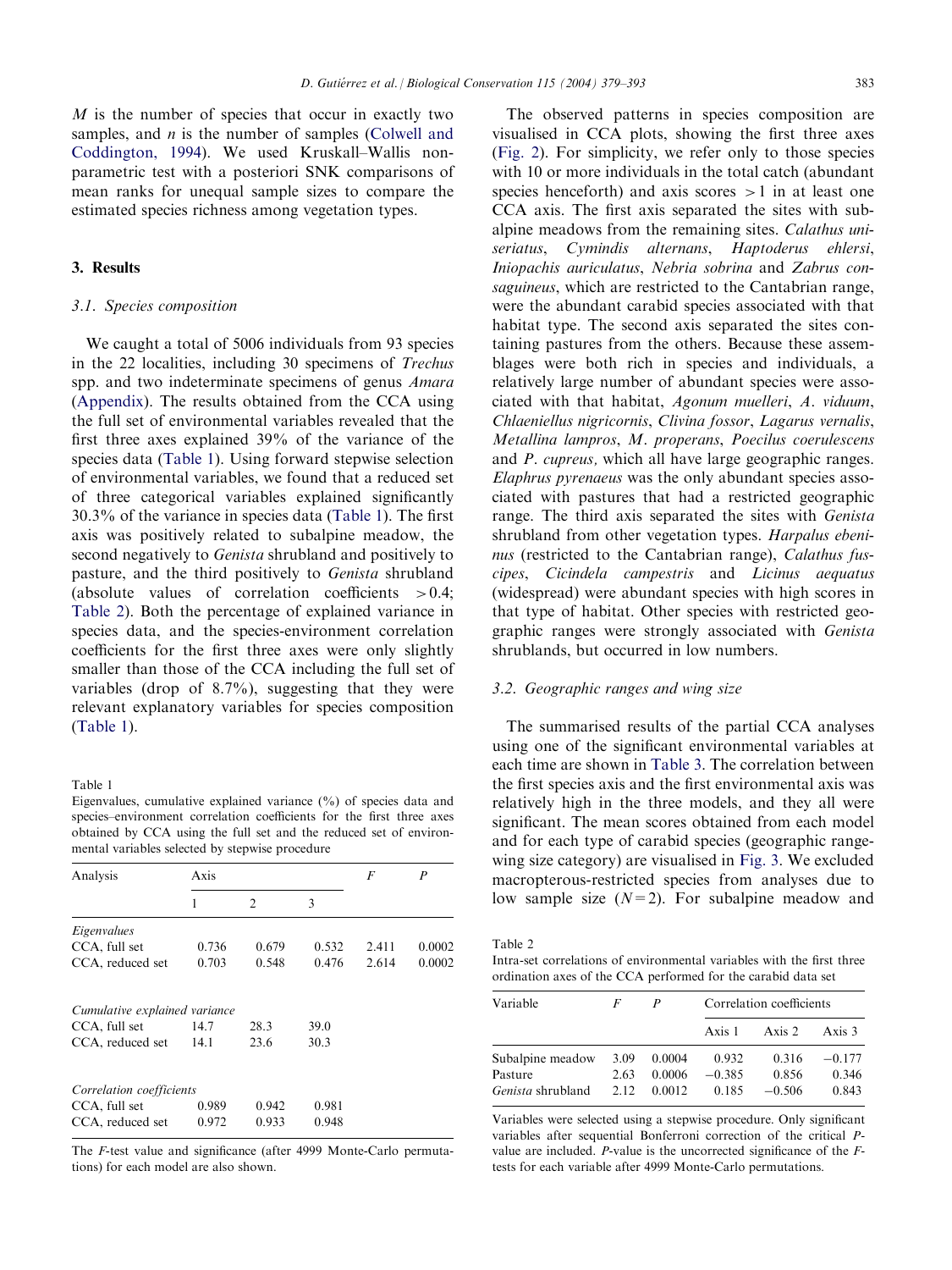<span id="page-5-0"></span>

Fig. 2. CCA ordination plots (first three axes) for the carabid beetles in the Picos de Europa using the environmental variables selected by forward stepwise procedure ([Tables 1 and 2\)](#page-4-0). Centroids of categorical environmental variables are represented by open symbols, the species by solid symbols. Open circle: subalpine meadow; open square: pasture; open triangle: Genista shrubland. Only those species with 10 or more individuals in the total catch and axis scores greater than 1 in at least one of the CCA axis are shown. Species' abbreviations: Ago mue = Agonum muelleri; Ago vid = Agonum viduum; Cal fus=Calathus fuscipes; Cal uni=Calathus uniseriatus; Chl nig=Chlaeniellus nigricornis; Cic cam=Cicindela campestris; Cli fos=Clivina fossor; Cym alt=Cymindis alternans; Ela pyr=Elaphrus pyrenaeus; Hap ehl=Haptoderus ehlersi; Har ebe=Harpalus ebeninus; Ini aur=Iniopachys auriculatus; Lag ver=Lagarus vernalis; Lic aeq=Licinus aequatus; Met lam=Metallina lampros; Met pro=Metallina properans; Neb sob=Nebria sobrina; Poe coe=Poecilus coerulescens; Poe cup=Poecilus cupreus; Zab con=Zabrus consanguineus.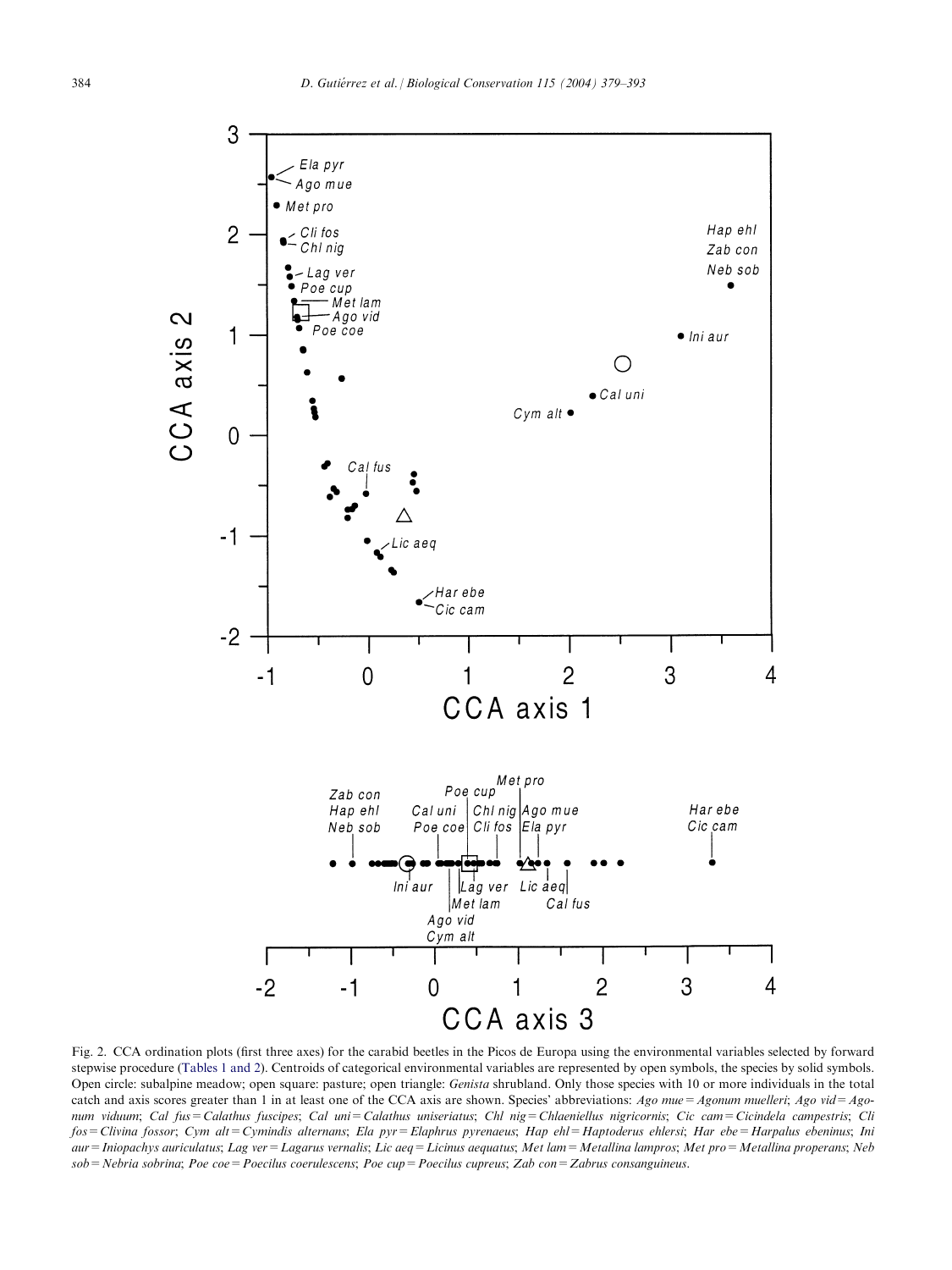<span id="page-6-0"></span>Genista shrubland axes, brachypterous-restricted species tended to have large CCA scores, whereas both brachypterous-widespread and macropterous-widespread species had small scores (Kruskal–Wallis tests,  $H=11.223$ , d.f. = 2,  $P=0.004$ ; and  $H=13.032$ , d.f. = 2,  $P=0.001$ , for subalpine meadow and *Genista* shrubland, respectively). We found no significant effect of geographic range–wing size type on species scores along the pasture axis  $(H=1.404, d.f. = 2, P=0.496)$ .

#### 3.3. Between-year variation in species composition

We caught 864 individuals in the four repeated sites in 1993. We found three previously unrecorded species, Dyschirius semistriatus, Amara nitida and Amara lucida in the same site, La Casilla [\(Fig. 1](#page-2-0)). Because DCA (but not CCA) is sensitive to samples with a substantial proportion of species that occur only in a few sites [\(Jongman et al., 1995\)](#page-14-0), we excluded a mown meadow

Table 3

Summary of the partial CCA analyses performed using at each time one of the three significant environmental variables selected by forward stepwise procedure

| Analysis | Environmental variable        | Co-variables | Species-environment<br>correlation |       |        |
|----------|-------------------------------|--------------|------------------------------------|-------|--------|
|          | Subalpine meadow (SM)         | P. GS        | 0.977                              | 3.445 | 0.0002 |
|          | Pasture (P)                   | SM, GS       | 0.932                              | 2.295 | 0.0112 |
|          | <i>Genista</i> shrubland (GS) | SM, P        | 0.937                              | 1.927 | 0.0136 |

The co-variables included in each analysis, the correlation of the first species with the first environmental axis, and the value and significance of the F-test (after 4999 permutations) for the first environmental axis are shown. Co-variable abbreviations are included in the environmental variable column.



Fig. 3. Mean CCA species scores of each vegetation category for each geographic range and wing size type for 82 species of carabid beetles (macropterous-restricted species were excluded from analyses because of low sample size). Hatched bars: brachypterous-restricted species ( $N=20$ ). Empty bars: brachypterous-widespread species ( $N=18$ ). Dotted bars: macropterous-widespread species ( $N=44$ ). CCA scores were obtained for each vegetation type category by constrained ordination using the other two remaining categories as covariables in the analyses (Table 3). Large CCA score values of a given vegetation category are for those species typical of that vegetation category. Letters indicate different groups for mean CCA scores at  $P \leq 0.05$  using SNK tests.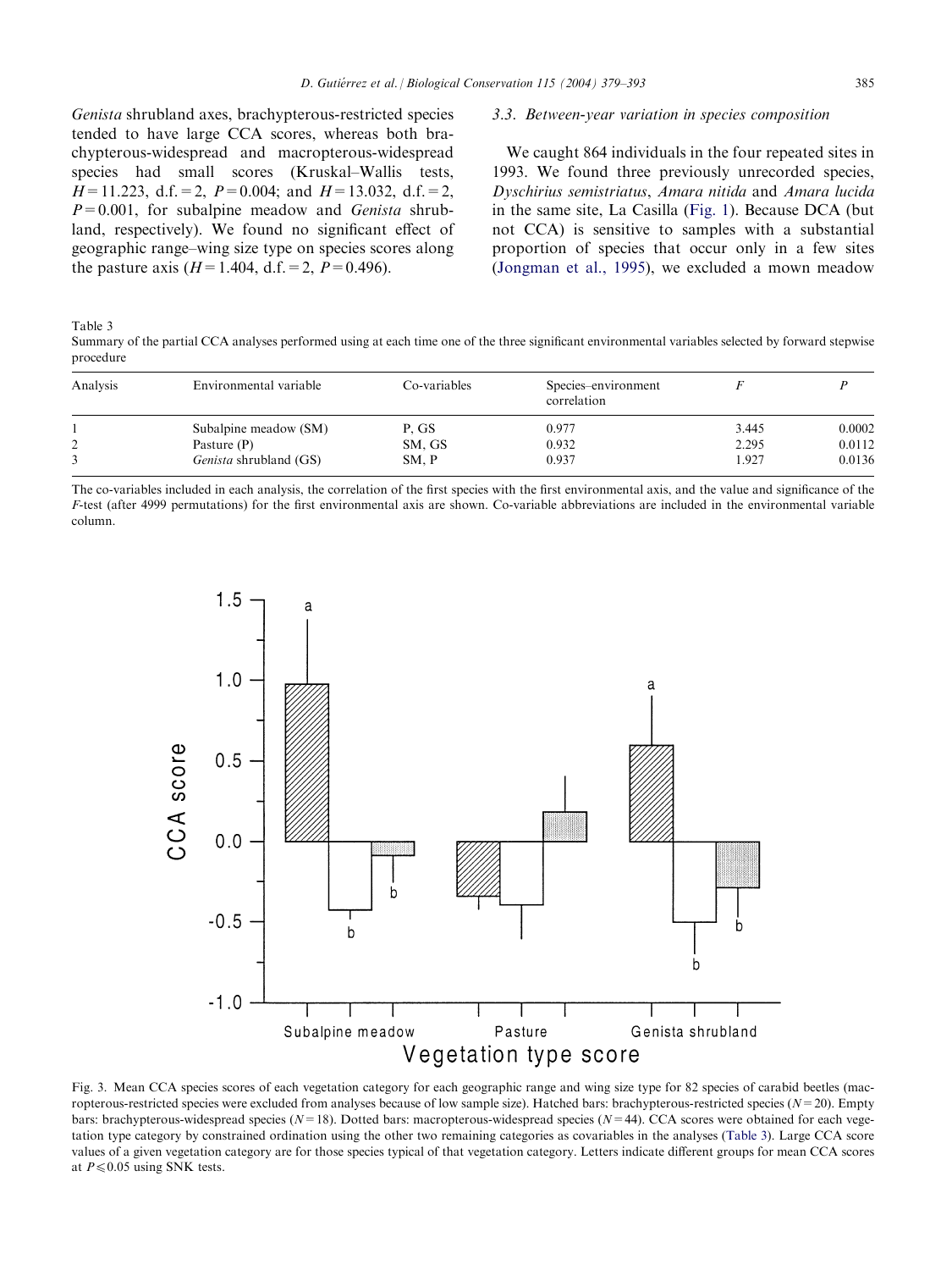sample with an extremely unusual species composition from the analysis. The first and second axes of DCA on 25 samples were, respectively, 0.767 and 0.489, and accounted for 17.3 and 11.0% of variance of species data. Fig. 4 shows that samples from a particular site collected in different years are closer (i.e. more similar) than samples from different sites in the same year.

#### 3.4. Species richness

We found significant differences in estimated species richness (using second-order jackknife estimator) among the seven vegetation types  $(H=13.283; d.f. = 6;$  $P=0.039$ ; [Fig. 5](#page-8-0)). Riparian woodlands and mown meadows had the largest mean estimated species richness, whereas subalpine meadows and beech woodlands were less diverse habitats. However, the SNK test was not able to detect significant differences between mean ranks, probably because the significance of the overall

test was close to the critical P-value (0.05) and the sample sizes were small (SNK test has lower power than Kruskal–Wallis test). The observed species richness showed a similar diversity site ranking to the jackknife estimates  $(H=14.520; d.f. = 6; P=0.024;$ [Fig. 5\)](#page-8-0).

Because the association between range size and wing development were examined with the constrained axes of the CCA (see earlier), our analyses do not exclude the possibility that habitats that do not show a characteristic species assemblage could show a high incidence of species with particular range sizes and wing development. We tested this possibility by comparing the proportions of species of each range size–wing development category among habitats using Kruskal–Wallis tests. We found significant differences in the proportion of brachypterous-restricted species among the seven vegetation types ( $H=18.699$ ; d.f. = 6;  $P=0.005$ ; [Fig. 5\)](#page-8-0). SNK test showed that subalpine meadows contained the



Fig. 4. DCA ordination plot based on carabid species composition in 25 samples (21 sites in 1992+4 repeated sites in 1993). Names are next to symbols for those sites sampled in 1992 and 1993. Axis units are number of SDs. Site symbols as in [Fig. 1](#page-2-0).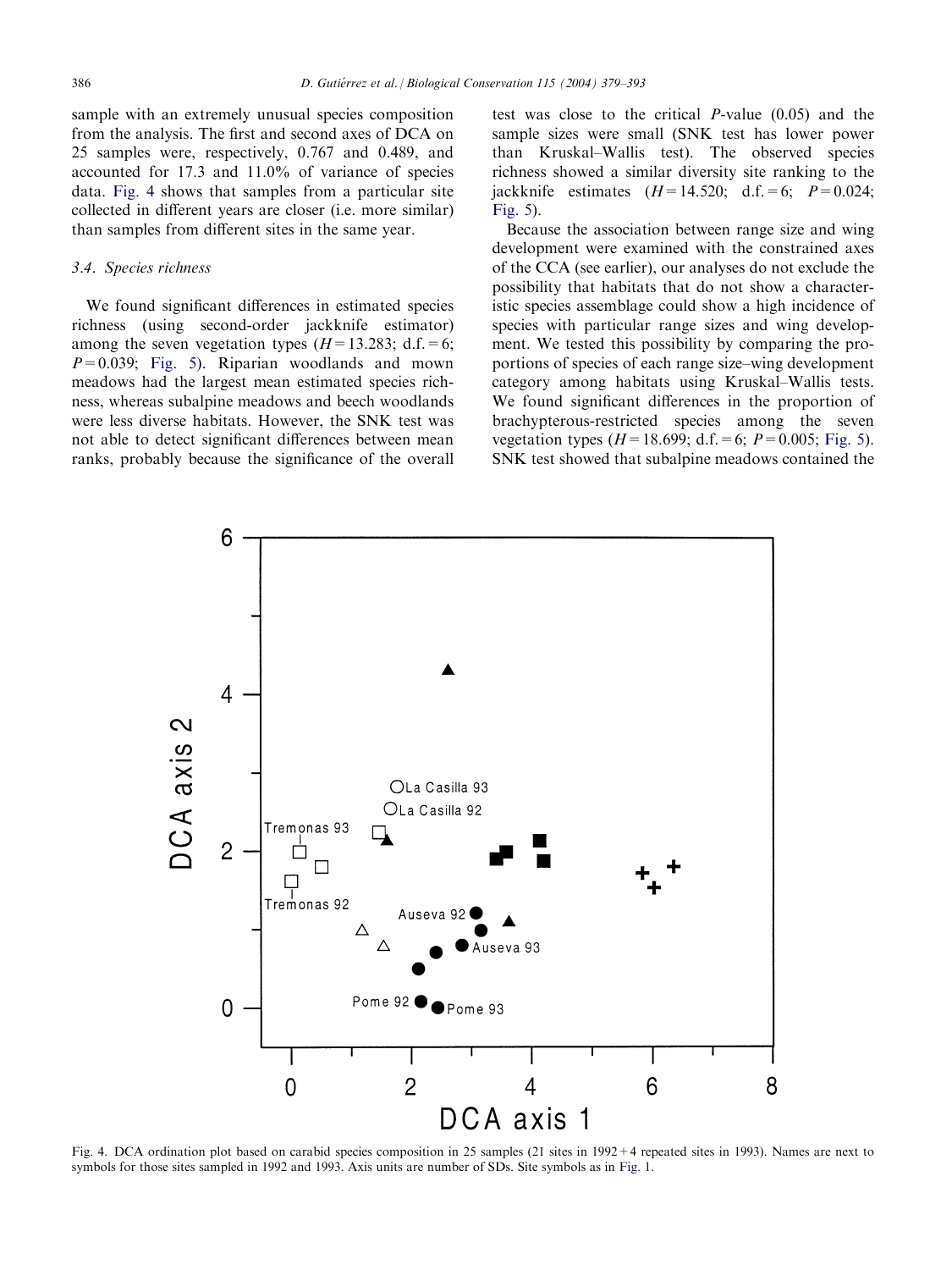<span id="page-8-0"></span>highest proportion of brachypterous-restricted species, whereas mown meadows and pastures had lowest proportions. The proportion of brachypterous-widespread species also showed significant differences among habitats  $(H=14.520; d.f. = 6; P=0.024; Fig. 5)$ . Subalpine meadows had the largest proportion of species with those characteristics, whereas riparian woodlands had the smaller, but in this case the SNK tests failed to find any significant differences between mean ranks. The proportion of macropterous-widespread species also differed among habitats  $(H=13.427; d.f. = 6;$  $P=0.037$ ; Fig. 5), but no paired comparison became significant after SNK testing. Mown meadows contained the highest proportion of macropterous-widespread species, whereas Genista shrubland had the smallest.

#### 4. Discussion

#### 4.1. Composition of carabid assemblages

Over the 2-year period 1992–1993, we found relatively similar DCA scores for a particular site in different years relative to other sites in the same year, suggesting that carabid assemblages were relatively predictable entities in terms of relative species composition. This means that the quick short term study shown here can give a relatively reliable picture of the species–habitat associations discussed later.

Our results suggest a strong dependence of species composition on some vegetation types, particularly those with a more open structure in the landscape. Surprisingly, no characteristic assemblages were found for



Fig. 5. (a) Mean estimated species richness using the second-order jackknife estimate for each vegetation type. The hatched area within the bars denote the mean observed species richness. (b) Mean proportion of brachypterous-restricted, (c) brachypterous-widespread, and (d) macropterouswidespread species for each vegetation type. Vertical lines indicate one standard error of the mean. Letters indicate different groups for means at P < 0.05. BW: beech woodland; RW: riparian woodland; MM: mown meadow; GS: Genista shrubland; P: pasture; H: heathland; SM: subalpine meadow. Note that the y-axes have different scales.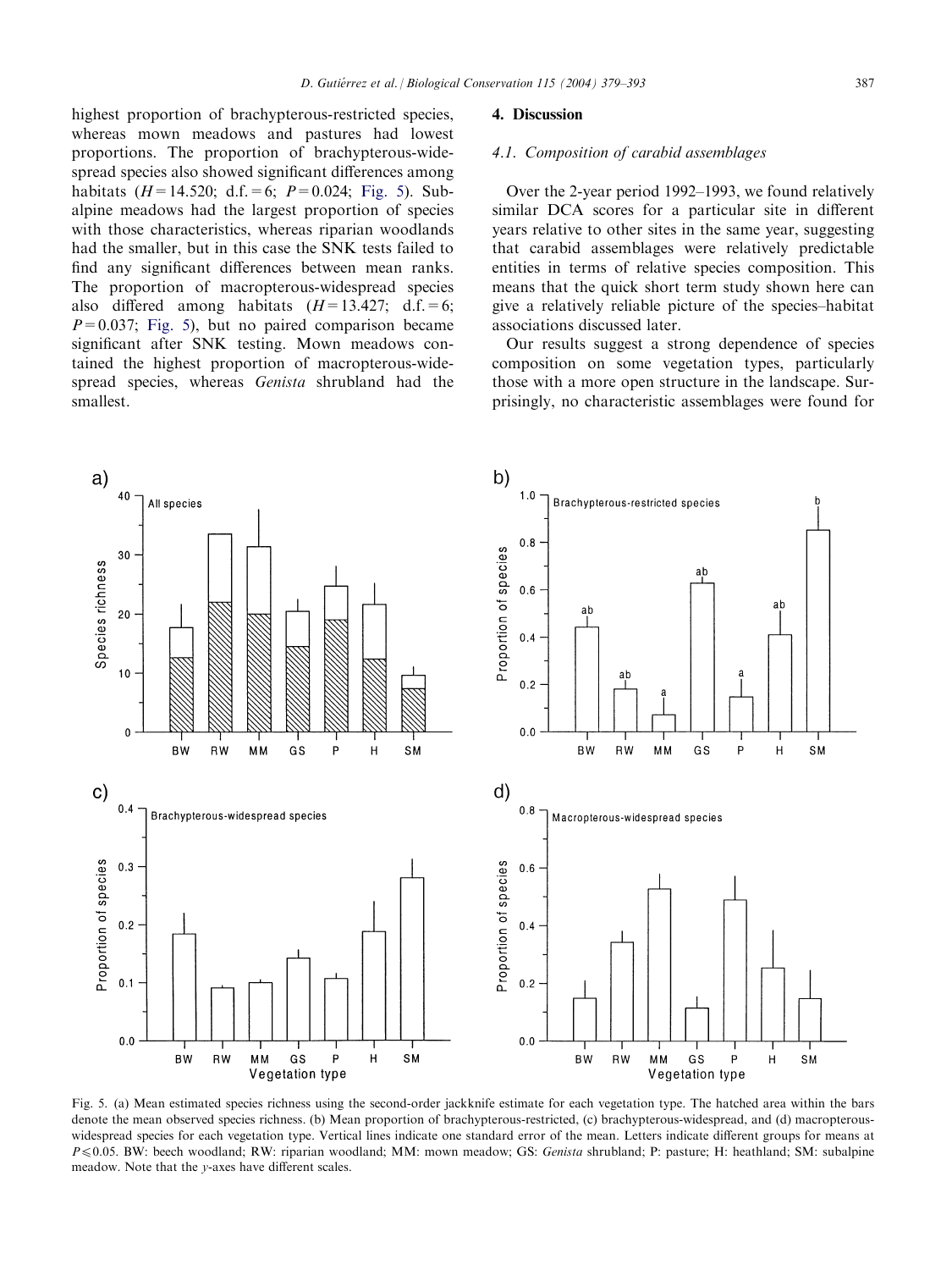wooded areas, i.e. beech and riparian woodlands, in contrast with other previous studies (e.g. Niemelä and Halme, 1992; Baguette and Gérard, 1993; but see Eyre [and Luff, 1994\)](#page-14-0). In the case of beech woodlands, they were dominated by usually large-bodied and regionally widespread species of subfamilies Carabinae and Pterostichinae, as for instance Chrysocarabus lineatus, Archicarabus nemoralis, Steropus gallega and Oreophilus cantaber [\(Appendix](#page-10-0)). These are all habitat generalist species in this area and can occur in other non-wooded habitats. Nevertheless, it is worth noting that some characteristic woodland carabid species were not collected by our pitfall traps because they occur mainly on trees rather than on the ground (e.g. species of Dromius and other related genera). Riparian woodlands, on the other hand, showed a particular picture because they were more species rich, but yet had no characteristic assemblages. In our study area, riparian woodlands were narrow vegetation belts occupied by habitat generalist species that occurred in beech woodlands (see earlier), but also by more habitat specialist species in the area that occupy more open habitats as well, such as Metallina lampros, Argutor strenuus and Chlaeniellus nigricornis, among others. Thus, riparian woodlands would function as ecotones for which the identity of the adjacent vegetation is likely to have an important role in determining the carabid beetle composition. [Eyre and](#page-14-0) [Luff \(1994\)](#page-14-0) raised similar hypothesis to explain the carabid assemblages in North East England woodlands. Differences in carabid assemblages between different habitats have been found in a wide range of sites and areas, and they have been mostly attributed to differences in physical conditions, disturbance regimes, resources, presence of competitors and season (Lövei [and Sunderland, 1996](#page-14-0)).

Although we found no relationship between species scores along pasture axis and geographic range-wing size type, most characteristic species of that habitat also occur elsewhere in Europe ([Fig. 2\)](#page-5-0), where they are associated with sites supporting high intensity of land disturbance (e.g. [Ribera et al., 2001\)](#page-14-0). This suggests that the carabid fauna of pastures is dominated by regionally habitat specialist but geographically widespread species. Pastures in the Picos de Europa are intensively grazed by cattle and sheep during spring and summer. On the other hand, brachypterous species with restricted geographical ranges tended to occupy subalpine meadows and Genista shrublands [\(Figs. 3 and 5\)](#page-6-0), which are less disturbed habitats.

A recent work on aquatic beetles shows that species that occupy stable habitats (running water) have on average much smaller ranges than those occurring in unstable habitats (standing water; [Ribera and Vogler,](#page-14-0) [2000\)](#page-14-0). The authors suggest two possible, not incompatible, mechanisms operating at different temporal scales to explain that pattern: (1) larger range size because of greater propensity to disperse which leads to the colonisation of a wide geographical area; and (2) larger range size because of reduced probability of allopatric speciation of species with high levels of gene flow (consequence of the need for frequent dispersal). Given the strong association between brachypterous-restricted species with more stable habitats, our results are more in line with an increased allopatric speciation rate in species occupying stable habitats, which could result in a smaller range size. Yet, in subalpine meadows, speciation rates could be reinforced by the fact that highelevation habitats are more isolated and represent a energetically costly environment for flight [\(Thiele, 1977;](#page-14-0) [Roff, 1990; Wagner and Liebherr, 1992; Gaston, 1994\)](#page-14-0). In fact, [Liebherr \(1988\)](#page-14-0) found that the levels of genetic heterogeneity in five carabid species were mostly positively associated with habitat persistence, which leads to a lower extinction rate for populations, and elevation, which limits gene flow in upland populations.

### 4.2. Conservation implications

Our study shows a lack of coincidence between habitats with high species richness and occurrence of species with small range sizes and reduced wing development. In addition, the more diverse habitats had no characteristic carabid fauna. In contrast, the habitats in which most species with restricted ranges and reduced wing development occurred, contained a low or medium number of species, but had a characteristic species composition. Therefore, our results suggest that, although species richness is the most used criterion in habitat prioritisation, it cannot be the preferred criterion in our study. Species richness has the advantage of being relatively easily assessed by site visit, but has the major problem of only dealing with species numbers and not with species identity. In contrast, rarity assessment requires an additional knowledge of the surrounding biogeographic region, but it deals explicitly with species identity, the current central issue in biology of conservation ([Hanski and Simberloff, 1997\)](#page-14-0). Thus, we suggest that conservation prioritisation should be given on the basis of species range sizes, rather than species richness.

Accordingly, subalpine meadows and Genista shrublands should be the prioritary habitats for carabid beetles within the Picos de Europa National Park, regardless of the fact that the number of species is relatively low in those habitats. Fortunately, setting conservation priorities for those areas of the landscape will not come into opposition with traditional land uses, because they are mostly limestone rocky areas traditionally regarded as unproductive and only marginally used for livestock grazing. Our results are in line with others that also have failed in finding a correspondence between more diverse habitats and those dominated by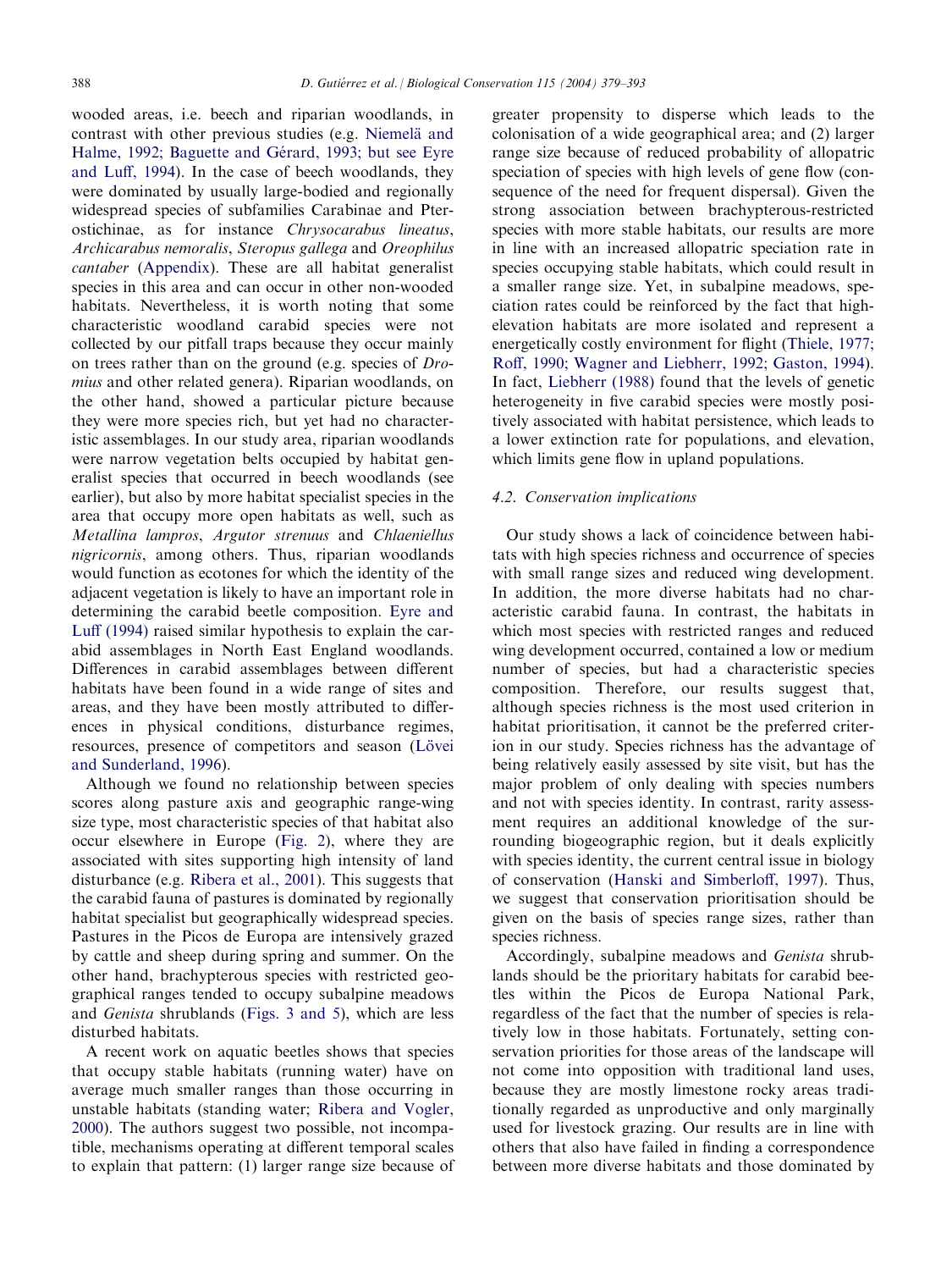<span id="page-10-0"></span>rare species (e.g. [Spitzer et al., 1997; Reid, 1998; Vetaas](#page-14-0) [and Grytnes, 2002\)](#page-14-0). Although it is difficult to formulate a general statement based only on correlative results, our recommendation is that, provided that a picture of species distributions is available, habitat prioritisation should be focused primarily on criteria, such as rarity, characteristic composition, and dispersal of species.

One striking result from our study is the fact that beech woodlands are particularly poor in terms of carabid beetle conservation. There was no characteristic fauna, the species richness was relatively low in that habitat type, and it contained only an intermediate proportion of species with small range sizes and reduced wing development. Beech woodlands have been traditionally regarded as emblematic habitats for faunal conservation in northern Spain. However, this assumption has probably arisen from a vertebrate-biased concept of species conservation. For instance, in the Cantabrian range, beech woodlands are thought to be crucial for the survival of the Cantabrian capercaillie (Tetrao urogallus cantabricus), which is probably the most charismatic species in the area after the brown bear (*Ursus arctos*) (Rodríguez and Obeso, 2000). Unfortunately, the bioindicator and flagship species concepts, i.e. charismatic species whose presence may indicate sites of high conservation value (Andelman and Fagan, 2000), do not seem to work in the present case. Separate conservation priorities should be given for preserving vertebrates such as capercaillie and insects such as carabid beetles in the Picos de Europa. This point and the one previously discussed support the importance of maintaining high habitat diversity for successful preservation of a wide range of species. In a similar study, [Kati et al. \(in press\)](#page-14-0) found that the habitat which constituted the dominant vegetation type of a strictly protected area for black vulture (Aegypius monachus) in Greece was also less important for conserving Orthoptera in the Dadia reseverse.

Finally, it is worth noting some of the potential limitations of quick biodiversity studies such as the one

presented here. Our approach is just based on a static picture of species–habitat associations, regardless of any population trends shown by the species. Hypothetically, macropterous-widespread species have large geographic ranges, but they could be suffering strong population declines of some concern. Nevertheless, evidence to date in other areas shows that poorly dispersing carabid species generally suffer decreasing trends in their distributions over time, whereas the occurrences of well dispersing species are more stable or increasing ([Turin](#page-14-0) [and den Boer, 1988](#page-14-0)). This supports the conservation value given to the habitats occupied by brachypterousrestricted species in our study.

The approach presented here has straightforward benefits to conservationists and land managers who wish to rank habitat patches in the landscape according to their ground beetle fauna. Our results suggest marked differences in the conservation value among habitats differing in structure and degree of human disturbance in a complex mountain landscape. They also suggest that conservation priorities based on species richness do not correspond at all with other criteria based on species identities, and the relatively limited potential value of using flagship indicator species for establishing conservation measures of less conspicuous taxa.

# Acknowledgements

This study was supported by a project funded to José Ramón Obeso by the former Instituto para la Conservación de la Naturaleza (ICONA), currently Organismo Autónomo de Parques Nacionales, which also granted permission to sample carabid beetles in the national park. We thank Mark Lineham for correcting the English, Alfredo Menéndez for field support, Juan Carlos Atienza for the identification of some carabid specimens and Adrián Escudero for statistical advice

# Appendix. Regional distribution (number of sites occupied), total catches (number of individuals caught in 1992), body size (dry mass in mg), wing size and geographic range of species of carabid beetles found in the present study

Wing size categories: A: apterous; B: brachypterous; M: macropterous; P: polymorphic. Geographic range categories: W: widespread; R: restricted. See methods and results for a explanation of categories. Nomenclature follows [Zaballos and Jeanne \(1994\)](#page-14-0). Body mass from Gutiérrez and Menéndez (1997)

| Family, subfamily and species       | Regional<br>distribution | Total<br>catches | Body<br>mass | Wing<br>size | Geographic<br>range |
|-------------------------------------|--------------------------|------------------|--------------|--------------|---------------------|
| Cicindelidae<br>Cicindelinae        |                          |                  |              |              |                     |
| Cicindela campestris Linnaeus, 1758 |                          | 18               | 33.70        | M            | W                   |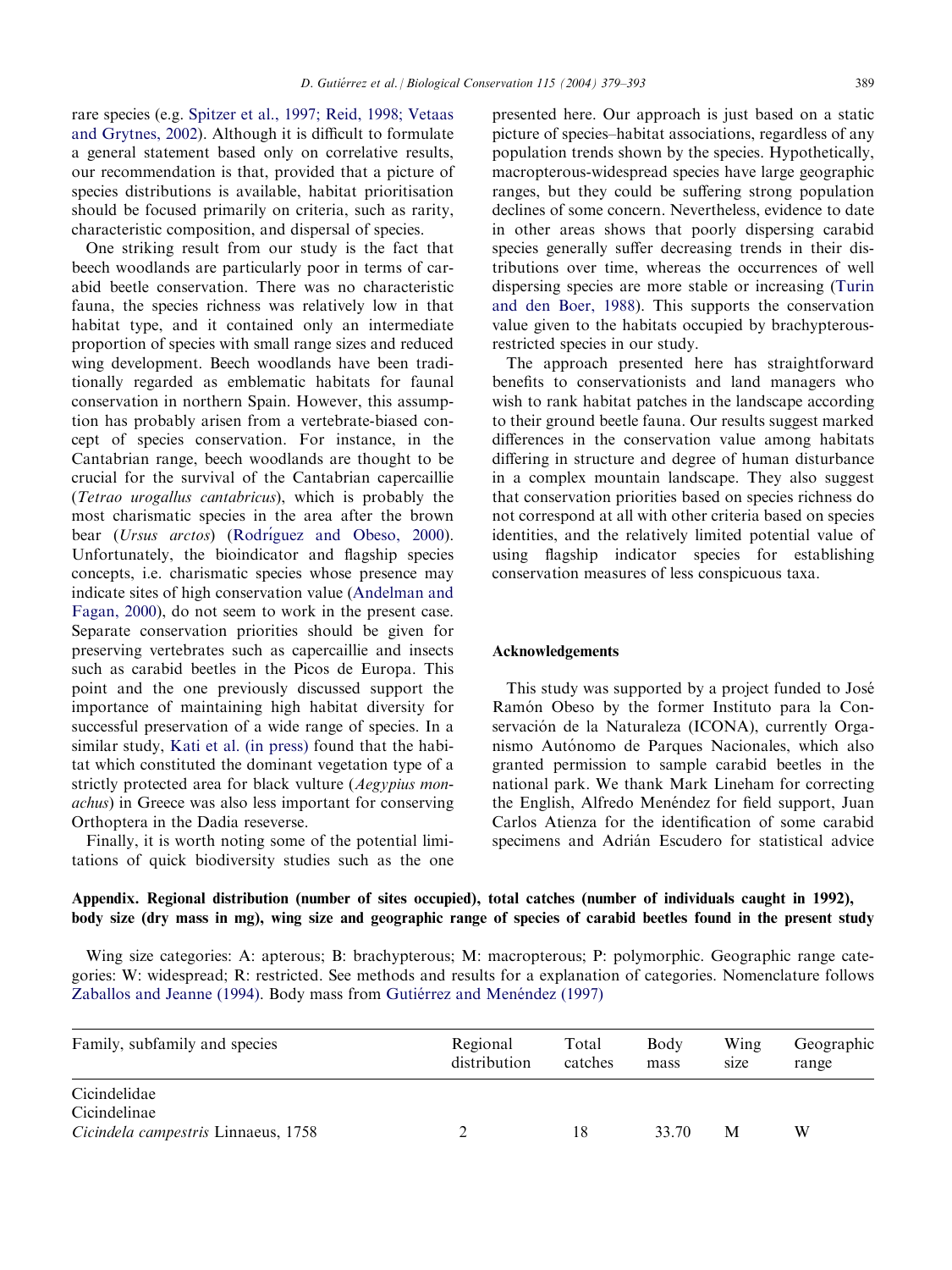# Appendix (continued)

| Family, subfamily and species                   | Regional<br>distribution | Total<br>catches | Body<br>mass | Wing<br>size | Geographic<br>range |
|-------------------------------------------------|--------------------------|------------------|--------------|--------------|---------------------|
| Carabidae                                       |                          |                  |              |              |                     |
| Carabinae                                       |                          |                  |              |              |                     |
| Megodontus purpurascens Fabricius, 1787         | 5                        | 14               | 189.50       | A            | W                   |
| Chrysocarabus lineatus Dejean, 1826             | 14                       | 108              | 151.40       | A            | R                   |
| Iniopachys auriculatus Putzeys, 1872            | 3                        | 15               | 64.80        | A            | $\mathbf R$         |
| Hadrocarabus macrocephalus Dejean, 1826         | 15                       | 132              | 265.40       | A            | $\mathbf R$         |
| Eucarabus deyrollei Gory, 1839                  | 9                        | 59               | 38.12        | A            | $\mathbf R$         |
| Archicarabus nemoralis Müller, 1764             | 13                       | 127              | 142.90       | A            | W                   |
| Oreocarabus getschmanni Lapouge, 1924           | 5                        | 9                | 95.41        | $\mathbf{A}$ | R                   |
| Cychrinae                                       |                          |                  |              |              |                     |
| Cychrus spinicollis Dufour, 1857                | 3                        | $\overline{4}$   | 35.17        | A            | $\mathbb{R}$        |
| Nebriidae<br>Nebriinae                          |                          |                  |              |              |                     |
| Leistus montanus Stephens, 1828                 | $\mathbf{1}$             | 1                | 5.70         | M            | W                   |
| L. barnevillei Chaudoir, 1867                   | $\mathbf{1}$             | $\overline{c}$   | 5.80         | $\mathbf{A}$ | $\mathbf R$         |
| Nebria brevicollis Fabricius, 1792              | $\overline{7}$           | 20               | 19.26        | $\mathbf{M}$ | W                   |
| N. sobrina Schaufuss, 1862                      | $\overline{c}$           | 21               | 21.28        | A            | $\mathbf R$         |
| N. andarensis Bolívar, 1923                     | $\,1$                    | 1                | 19.40        | $\mathbf{A}$ | $\mathbb{R}$        |
| Notiophilidae<br>Notiophilinae                  |                          |                  |              |              |                     |
| Notiophilus pusillus Waterhouse, 1833           | 1                        | 1                | 0.60         | M            | W                   |
| N. rufipes Curtis, 1829                         | $\mathbf{1}$             | 1                | 2.40         | $\mathbf{M}$ | W                   |
| N. biguttatus Fabricius, 1779                   | 4                        | $\overline{7}$   | 1.88         | $\, {\bf P}$ | W                   |
| Elaphridae<br>Elaphrinae                        |                          |                  |              |              |                     |
| Elaphrus pyrenaeus Fairmaire & Laboulbène, 1854 | 2                        | 10               | 9.88         | $\mathbf{M}$ | $\mathbb{R}$        |
| Loroceridae                                     |                          |                  |              |              |                     |
| Lorocerinae                                     |                          |                  |              |              |                     |
| Lorocera pilicornis Fabricius, 1775             | 5                        | 38               | 4.33         | M            | W                   |
| Clivinidae<br>Clivininae                        |                          |                  |              |              |                     |
| Clivina fossor Linnaeus, 1758                   | 3                        | 12               | 3.28         | $\mathbf{M}$ | W                   |
| Trechidae                                       |                          |                  |              |              |                     |
| Trechinae<br>Trechus spp. Clairville, 1806      | 5                        | 30               |              |              |                     |
|                                                 |                          |                  |              |              |                     |
| Bembidiinae                                     |                          |                  |              |              |                     |
| Philochtus biguttatus Fabricius, 1779           | 1                        | $\overline{4}$   | 1.40         | M            | W                   |
| P. guttula Fabricius, 1792                      | 4                        | 15               | 0.58         | B            | W                   |
| Ocydromus deletus Serville, 1821                | 1                        | 3                | 1.85         | $\mathbf{M}$ | W                   |
| Metallina properans Stephens, 1828              | 4                        | 121              | 1.14         | $\mathbf{M}$ | W                   |
| M. lampros Herbst, 1784                         | 8                        | 114              | 0.90         | B            | W                   |
| Pterostichidae<br>Pterostichinae                |                          |                  |              |              |                     |
| Stomis pumicatus Panzer, 1796                   | 1                        | 1                | 4.50         | A            | W                   |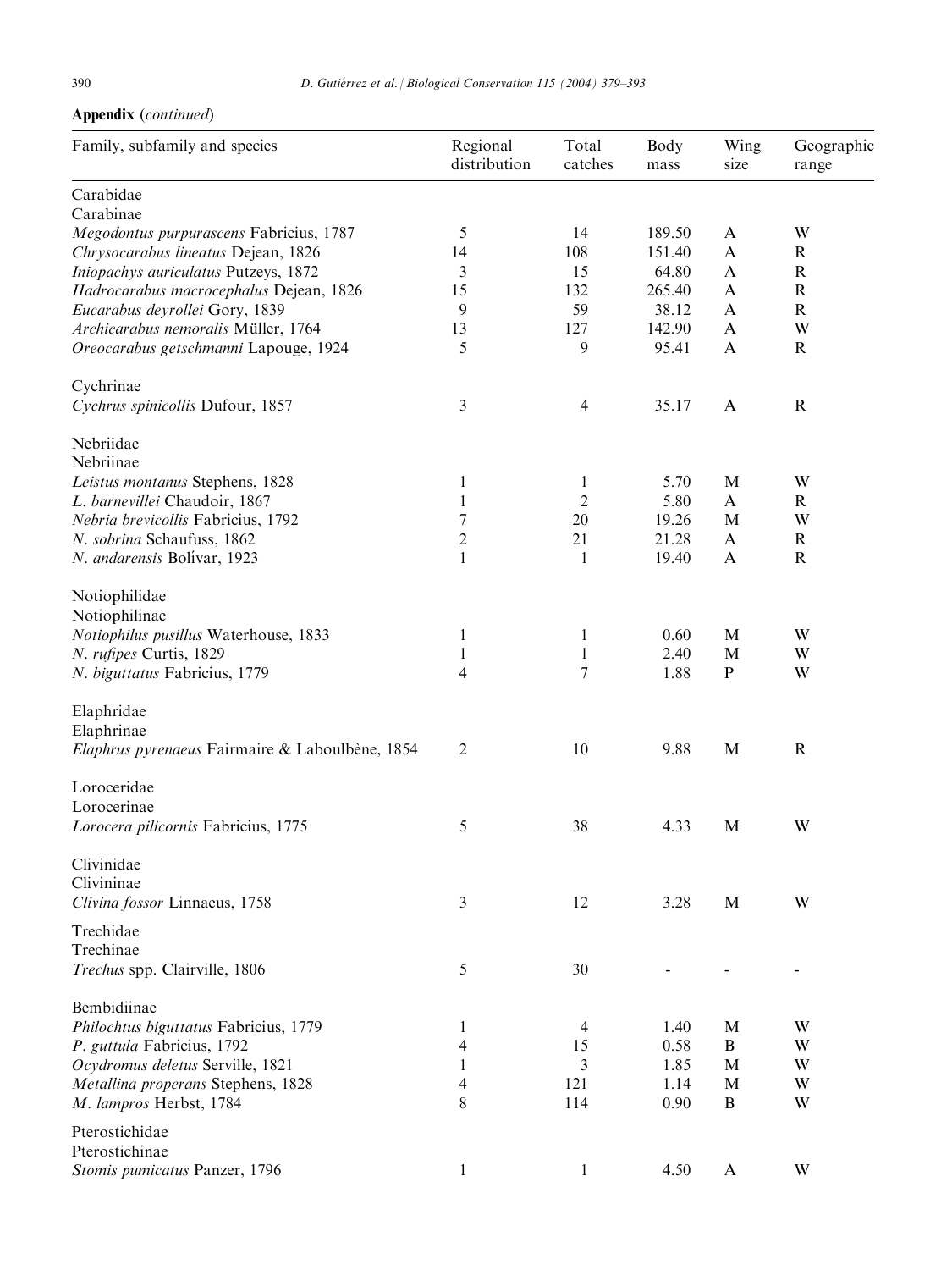# Appendix (continued)

| Family, subfamily and species             | Regional<br>distribution | Total<br>catches | <b>Body</b><br>mass | Wing<br>size | Geographic<br>range |
|-------------------------------------------|--------------------------|------------------|---------------------|--------------|---------------------|
| Lagarus vernalis Panzer, 1796             | 6                        | 22               | 4.70                | ${\bf P}$    | W                   |
| Poecilus cupreus Linnaeus, 1758           | 5                        | 126              | 28.34               | $\mathbf M$  | W                   |
| P. coerulescens Linnaeus, 1758            | 6                        | 452              | 26.95               | $\mathbf M$  | W                   |
| P. kugelanni Panzer, 1797                 | $\overline{c}$           | 4                | 39.38               | $\mathbf M$  | W                   |
| Argutor diligens Sturm, 1824              | 3                        | $\overline{4}$   | 3.05                | A            | W                   |
| A. strenuus Panzer, 1797                  | 5                        | 38               | 3.69                | ${\bf P}$    | W                   |
| Bothriopterus angustatus Duftschmid, 1812 | 1                        | 1                | 20.60               | $\mathbf M$  | W                   |
| Melanius nigrita Paykull, 1790            | 7                        | 175              | 18.17               | B            | W                   |
| Haptoderus ehlersi Heyden, 1881           | $\overline{c}$           | 23               | 10.36               | $\mathbf{A}$ | $\mathbf R$         |
| H. aralarensis Mateu, 1945                | 6                        | 40               | 5.01                | $\mathbf{A}$ | $\mathbf R$         |
| Steropus gallega Fairmaire, 1859          | 12                       | 206              | 54.64               | $\mathbf{A}$ | $\mathbf R$         |
| Oreophilus cantaber Chaudoir, 1868        | 11                       | 237              | 35.26               | $\mathbf{A}$ | ${\bf R}$           |
| Pterostichus cristatus Dufour, 1820       | 8                        | 164              | 35.45               | $\mathbf{A}$ | W                   |
| P. dux Schaufuss, 1862                    | 10                       | 262              | 94.26               | $\mathbf{A}$ | $\mathbf R$         |
| Abax ater Villers, 1789                   | 5                        | 112              | 79.19               | $\mathbf{A}$ | W                   |
|                                           |                          |                  |                     |              |                     |
| Platyninae                                |                          |                  |                     |              |                     |
| Europhilus fuliginosus Panzer, 1809       | 2                        | 5                | 2.88                | $\mathbf M$  | W                   |
| Agonum viduum Panzer, 1797                | 4                        | 172              | 6.65                | $\mathbf M$  | W                   |
| A. muelleri Herbst, 1784                  | 3                        | 154              | 6.01                | $\mathbf M$  | W                   |
| Platynus assimilis Paykull, 1790          | 4                        | 73               | 15.93               | $\mathbf M$  | W                   |
| Anchomenus dorsalis Pontoppidan, 1763     | 3                        | 25               | 3.45                | $\mathbf M$  | W                   |
| Paranchus albipes Fabricius, 1801         | 3                        | 35               | 4.57                | P            | W                   |
| Synuchus vivalis Illiger, 1798            | 2                        | 6                | 4.07                | $\mathbf M$  | W                   |
| Platyderus quadricollis Chaudoir, 1866    | $\overline{c}$           | $\boldsymbol{2}$ | 3.27                | $\mathbf{A}$ | $\mathbf R$         |
| Anchomenidius astur Sharp, 1872           | 1                        | $\sqrt{2}$       | 8.98                | $\mathbf{A}$ | $\mathbf R$         |
| Calathus asturiensis Vuillefroy, 1866     | 1                        | $\mathbf{1}$     | 10.80               | $\mathbf M$  | $\mathbf R$         |
| C. melanocephalus Linnaeus, 1758          | 1                        | 1                | 6.80                | $\mathbf{A}$ | W                   |
| C. fuscipes Goeze, 1777                   | 8                        | 140              | 25.88               | $\mathbf{A}$ | W                   |
| C. uniseriatus Vuillefroy, 1866           | 6                        | 879              | 21.05               | $\mathbf{A}$ | $\mathbf R$         |
| Actenipus oblongus Dejean, 1828           | 3                        | 4                | 61.86               | $\mathbf{A}$ | W                   |
| Zabrinae                                  |                          |                  |                     |              |                     |
| Amara (Zezea) sp1 Csiki, 1929             | 1                        | 1                | 22.60               | $\mathbf M$  |                     |
| Amara (Amara) sp2 Bonelli, 1810           | $\overline{2}$           | $\overline{2}$   | 11.45               | M            |                     |
| A. ovata Fabricius, 1792                  | $\overline{c}$           | $\mathfrak{Z}$   | 13.20               | M            | W                   |
| A. montivaga Sturm, 1825                  | 1                        | 3                | 10.80               | M            | W                   |
| A. familiaris Duftschmid, 1812            | 1                        | 3                | 6.25                | M            | W                   |
|                                           |                          | 14               | 9.73                | M            | W                   |
| A. communis Panzer, 1797                  | 2                        |                  |                     |              |                     |
| A. aenea De Geer, 1774                    | 3                        | 39               | 8.79                | M            | W                   |
| Percosia equestris Duftschmid, 1812       | 2                        | 8                | 14.33               | M            | W                   |
| Bradytus apricarius Paykull, 1790         |                          |                  | 12.20               | M            | W                   |
| Cyrtonotus aulicus Panzer, 1797           | 1                        |                  | 27.70               | M            | W                   |
| Zabrus consanguineus Chevrolat, 1865      | 3                        | 100              | 51.00               | A            | $\mathbb{R}$        |
| Harpalidae                                |                          |                  |                     |              |                     |
| Anisodactylinae                           |                          |                  |                     |              |                     |
| Anisodactylus binotatus Fabricius, 1787   | 1                        | 1                | 21.80               | M            | W                   |
| Harpalinae                                |                          |                  |                     |              |                     |
| Ophonus azureus Fabricius, 1775           | 1                        | 6                | 8.94                | P            | W                   |
| Pseudophonus rufipes De Geer, 1774        | 1                        | 4                | 47.27               | M            | W                   |
| Harpalus dimidiatus Rossi, 1790           | 2                        | 76               | 35.03               | M            | W                   |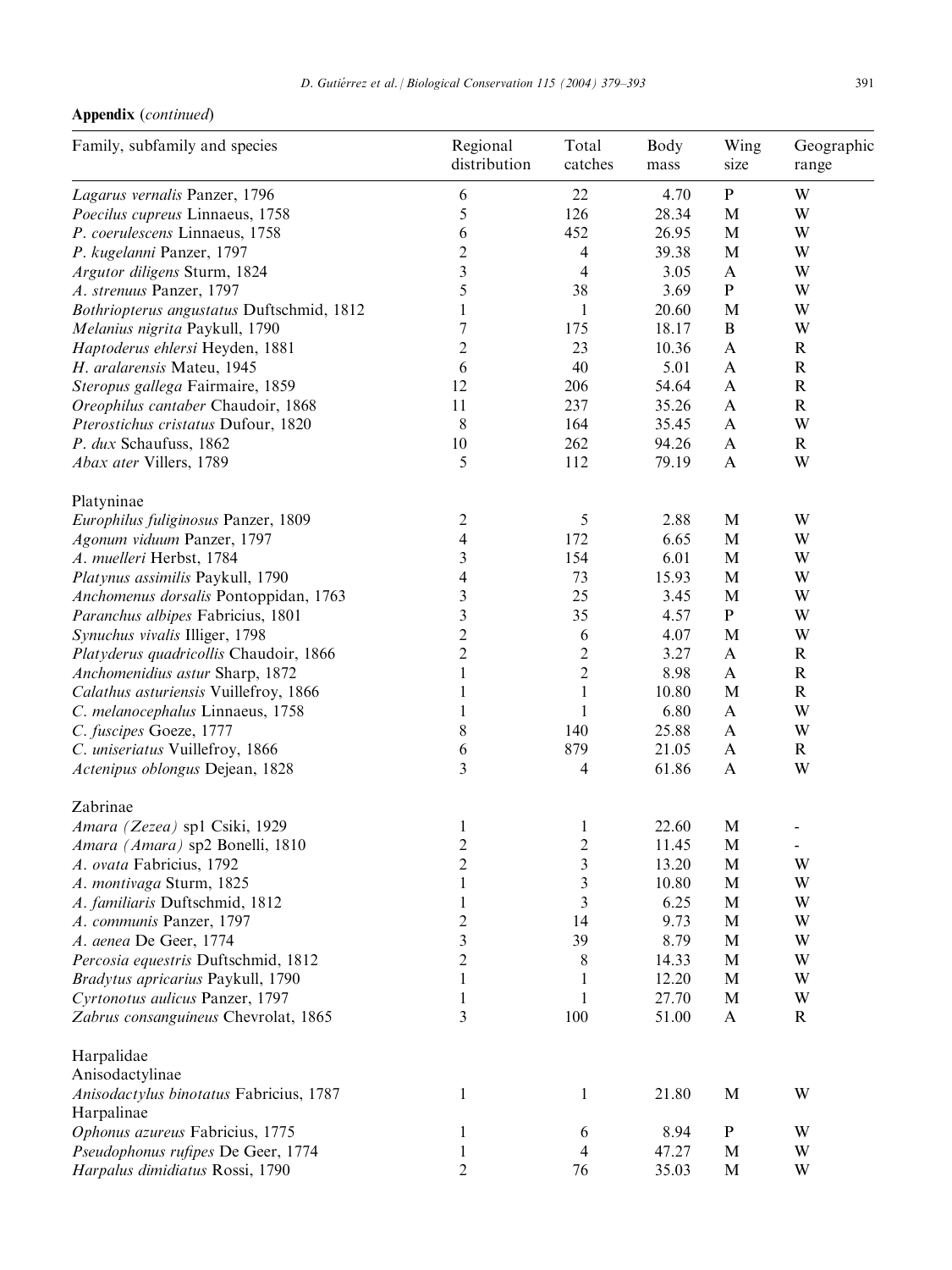#### <span id="page-13-0"></span>Appendix (continued)

| Family, subfamily and species                  | Regional<br>distribution | Total<br>catches    | Body<br>mass | Wing<br>size | Geographic<br>range     |
|------------------------------------------------|--------------------------|---------------------|--------------|--------------|-------------------------|
| H. attenuatus Stephens, 1828                   | $\mathbf{1}$             | 5                   | 15.40        | $\mathbf M$  | W                       |
| H. rubripes Duftschmid, 1812                   | $\sqrt{2}$               | $\boldsymbol{7}$    | 20.20        | M            | W                       |
| H. latus Linnaeus, 1758                        | $\mathbf{1}$             | 5                   | 12.68        | $\mathbf M$  | W                       |
| H. ebeninus Heyden, 1870                       | $\overline{4}$           | 40                  | 21.27        | $\mathbf{A}$ | $\mathbf R$             |
| H. sulphuripes Germar, 1824                    | $\mathbf{1}$             | 31                  | 10.16        | $\mathbf{A}$ | W                       |
| H. honestus Duftschmid, 1812                   | $\mathbf{1}$             | 12                  | 12.56        | $\mathbf M$  | W                       |
| Paraphonus maculicornis Duftschmid, 1812       | $\mathbf{1}$             | 15                  | 4.85         | $\mathbf M$  | W                       |
| Licinidae                                      |                          |                     |              |              |                         |
| Licininae                                      |                          |                     |              |              |                         |
| Licinus aequatus Serville, 1821<br>Badistrinae | 7                        | 15                  | 22.10        | $\mathbf{A}$ | W                       |
| Badister bullatus Schrank, 1798                | $\overline{2}$           | $\sqrt{2}$          | 2.60         | $\mathbf M$  | W                       |
| Callistidae                                    |                          |                     |              |              |                         |
| Callistinae                                    |                          |                     |              |              |                         |
| Chlaeniellus nigricornis Fabricius, 1787       | $\overline{4}$           | 82                  | 14.92        | $\mathbf M$  | W                       |
| C. tristis Schaller, 1783                      | $\mathbf{1}$             | $\mathbf{1}$        | 29.10        | $\mathbf M$  | W                       |
| Lebiidae                                       |                          |                     |              |              |                         |
| Cymindinae                                     |                          |                     |              |              |                         |
| Cymindis alternans Rambur, 1837<br>Lebiinae    | $\tau$                   | 30                  | 6.61         | $\mathbf{A}$ | $\mathbf R$             |
| Lamprias cyanocephalus Linnaeus, 1758          | 1                        | $\overline{2}$      | 2.35         | $\mathbf{M}$ | W                       |
| Dromiinae<br>Dromius meridionalis Dejean, 1825 | $\mathbf{1}$             | 1                   | 2.10         | $\mathbf{M}$ | W                       |
| Philorhizus vectensis Rye, 1873                | 1                        | 1                   | 0.65         | $\mathbf{A}$ | $\ensuremath{\text{W}}$ |
| P. notatus Stephens, 1828                      | 1                        | 1                   | 0.43         | $\mathbf{A}$ | W                       |
| Syntomus foveatus Fourcroy, 1785               | 4                        | 173                 | 0.59         | $\mathbf{A}$ | W                       |
| Microlestes maurus Sturm, 1825                 | $\mathbf{1}$             | 7                   | 0.23         | $\, {\bf B}$ | W                       |
| M. minutulus Goeze, 1777                       | $\mathbf{1}$             | 21                  | 0.39         | $\mathbf M$  | W                       |
| M. negrita Wollaston, 1854                     | $\mathbf{1}$             | 35                  | 0.17         | ${\bf P}$    | W                       |
| Brachinidae<br><b>Brachininae</b>              |                          |                     |              |              |                         |
| Brachinus explodens Duftschmid, 1812           |                          |                     | 2.97         | M            | W                       |
| B. sclopeta Fabricius, 1792                    | 1<br>$\mathbf{1}$        | 3<br>$\overline{2}$ | 3.70         | M            | W                       |
|                                                |                          |                     |              |              |                         |

and comments. Brian N.K. Davis and two anonymous referees improved an earlier version of the manuscript.

## References

- Adrados, M.A., 1990. El Cornión. Mapa-guía del macizo occidental de los Picos de Europa. Gráficas Rigel, Avilés, Spain.
- Andelman, S.J., Fagan, W.F., 2000. Umbrellas and flagships: efficient conservation surrogates or expensive mistakes. Proceedings of the Natural Academy of Sciences of the USA 97, 5954–5959.
- Baguette, M., Gérard, S., 1993. Effects of spruce plantations on carabid beetles in southern Belgium. Pedobiologia 37, 129–140.
- Bonn, A., Rodrigues, A.S.L., Gaston, K.J., 2002. Threatened and endemic species: are they good indicators of patterns of biodiversity on a national scale? Ecology Letters 5, 733–741.
- Brose, U., 2002. Estimating species richness of pitfall catches by nonparametric estimators. Pedobiologia 46, 101–107.
- Colwell, R.K., Coddington, J.A., 1994. Estimating terrestrial biodiversity through extrapolation. Philosophical Transactions of the Royal Society of London B 345, 101–118.
- Daily, G.C., Ehrlich, P.R., 1995. Preservation of biodiversity in small rainforest patches: rapid evaluations using butterfly trapping. Biodiversity and Conservation 4, 35–55.
- Debinski, D., Brussard, P.F., 1994. Using biodiversity data to assess species–habitat relationships in Glacier National Park, Montana. Ecological Applications 4, 833–843.